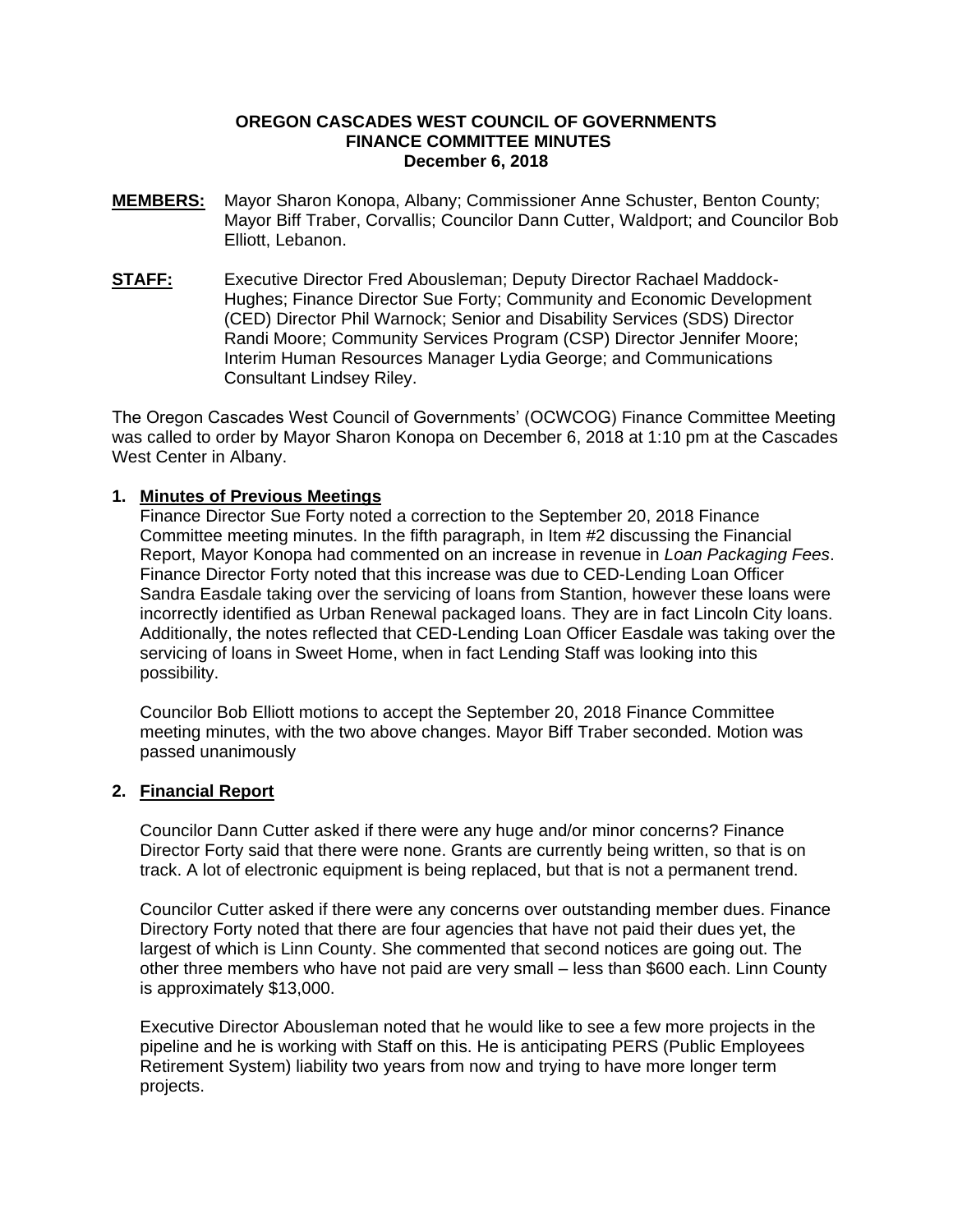Commissioner Anne Schuster asked about the coordinated projects line item. Finance Director Forty replied that these are CED-Transportation projects. For these projects, there is always a catch-up payment mid-year; at mid-year, these funders make OCWCOG whole.

Commissioner Schuster asked about Title XIX. Finance Director Forty replied that this is 1/24 of a payment that has been received. The dollar amount also includes sequestration dollars that haven't been used yet.

Finance Director Forty went on to detail that the *Oregon Project Independence* (*OPI*) number is a 1/12 payment, which is reimbursement based. OPI will be a revamped program for OCWCOG, as several individuals are working out of class, so dollars are being used more quickly than anticipated. For this program, no money can be carried over and all money has to be spent.

#### **3. Approval of Proposal Salary Range for New Assistant Veterans Services Officer**

Interim Human Resources Manager Lydia George presented Finance Committee with new proposal salary scale for an Assistant Veterans Services Officer. This position would require that the Assistant Veterans Services Officer would be accredited, just as a Veterans Service Officer carries an accreditation.

The salary scale presented within the Finance Committee packet is consist with the OCWCOG's Pay and Comp Policy.

Mayor Traber asked if this position was currently staffed. Community Services Program (CSP) Director Jen Moore replied that the position is currently staffed, but the individual is not accredited. Interim Human Resources Manager George commented that this position will be slightly higher than the current position in the organization because of the accreditation, which will come with a salary increase. She also noted that the Union did not disagree with the salary range.

Councilor Elliott asked what the salary increase was, though Interim Human Resources Manager George did not bring this information with her. Deputy Director Rachael Maddock-Hughes commented that the Assistant Veterans Services Officer position does not compare to any existing position at OCWCOG.

CSP Director Moore noted that existing Staff would not fit into this new position, so would need to be recruited. She also commented that this position has already been budgeted into the Benton County budget, which was confirmed by Commissioner Schuster.

Mayor Traber asked what 5% of the high-end means (referenced on the document provided to the Finance Committee)? Interim Human Resources Manager George noted that OCWCOG goes by the average of salaries, once the comp studies are complete, taking into OCWCOG's pay scale as that with the most weight.

Councilor Cutter motioned to approve to move the proposal for the salary range for the new Assistant Veterans Services Officer forward to the Board for it's consideration. Commissioner Schuster seconded. Motion passed unanimously.